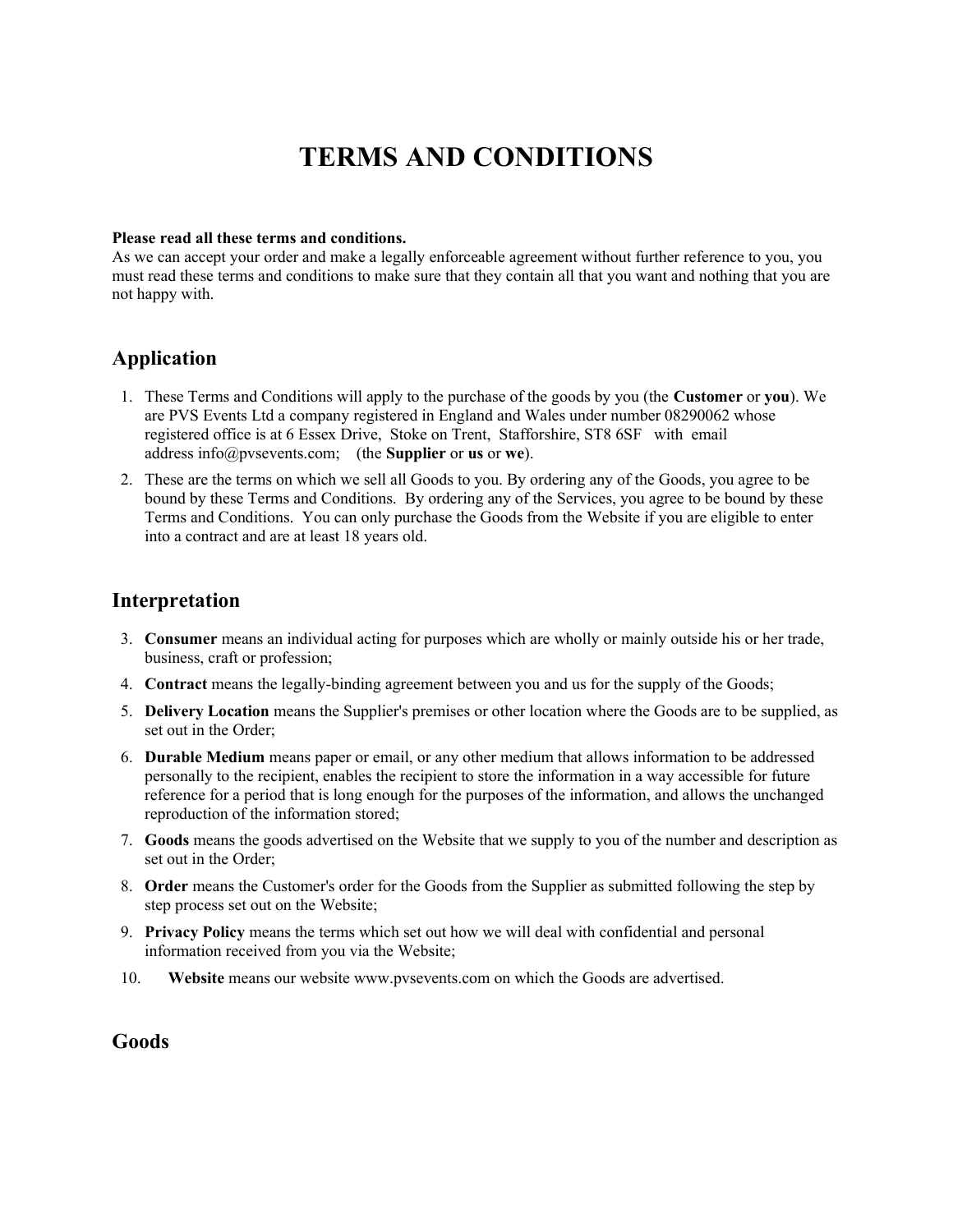- 11. The description of the Goods is as set out in the Website, catalogues, brochures or other form of advertisement. Any description is for illustrative purposes only and there may be small discrepancies in the size and colour of the Goods supplied.
- 12. In the case of any Goods made to your special requirements, it is your responsibility to ensure that any information or specification you provide is accurate.
- 13. All Goods which appear on the Website are subject to availability.
- 14. We can make changes to the Goods which are necessary to comply with any applicable law or safety requirement. We will notify you of these changes.

### Personal information

- 15. We retain and use all information strictly under the Privacy Policy.
- 16. We may contact you by using e-mail or other electronic communication methods and by pre-paid post and you expressly agree to this.

### Basis of Sale

- 17. The description of the Goods in our website does not constitute a contractual offer to sell the Goods. When an Order has been submitted on the Website, we can reject it for any reason, although we will try to tell you the reason without delay.
- 18. The Order process is set out on the Website. Each step allows you to check and amend any errors before submitting the Order. It is your responsibility to check that you have used the ordering process correctly.
- 19. A Contract will be formed for the sale of Goods ordered only when you receive an email from us confirming the Order (Order Confirmation). You must ensure that the Order Confirmation is complete and accurate and inform us immediately of any errors. We are not responsible for any inaccuracies in the Order placed by you. By placing an Order you agree to us giving you confirmation of the Contract by means of an email with all information in it (ie the Order Confirmation). You will receive the Order Confirmation within a reasonable time after making the Contract, but in any event not later than the delivery of any Goods supplied under the Contract.
- 20. Any quotation is valid for a maximum period of 14 days from its date, unless we expressly withdraw it at an earlier time.
- 21. No variation of the Contract, whether about description of the Goods, Fees or otherwise, can be made after it has been entered into unless the variation is agreed by the Customer and the Supplier in writing.
- 22. We intend that these Terms and Conditions apply only to a Contract entered into by you as a Consumer. If this is not the case, you must tell us, so that we can provide you with a different contract with terms which are more appropriate for you and which might, in some respects, be better for you, eg by giving you rights as a business.

### Price and Payment

- 23. The price of the Goods and any additional delivery or other charges is that set out on the Website at the date of the Order or such other price as we may agree in writing.
- 24. Prices and charges include VAT at the rate applicable at the time of the Order.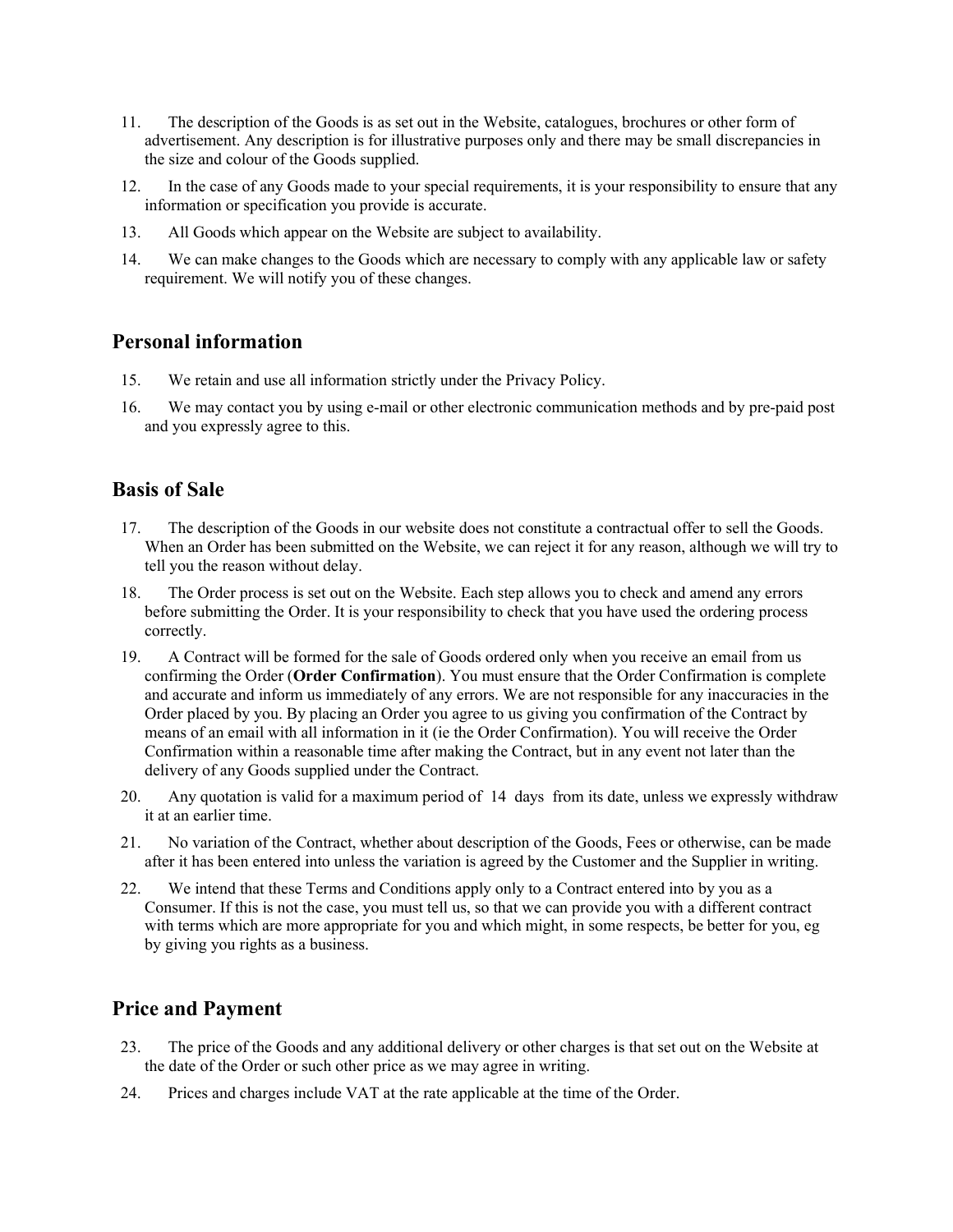25. You must pay by submitting your credit or debit card details with your Order and we can take payment immediately or otherwise before delivery of the Goods.

# **Delivery**

- 26. We will deliver the Goods, to the Delivery Location by the time or within the agreed period or, failing any agreement, without undue delay and, in any event, not more than 30 days after the day on which the Contract is entered into.
- 27. In any case, regardless of events beyond our control, if we do not deliver the Goods on time, you can (in addition to any other remedies) treat the Contract at an end if:
	- a. we have refused to deliver the Goods, or if delivery on time is essential taking into account all the relevant circumstances at the time the Contract was made, or you said to us before the Contract was made that delivery on time was essential; or
	- b. after we have failed to deliver on time, you have specified a later period which is appropriate to the circumstances and we have not delivered within that period.
- 28. If you treat the Contract at an end, we will (in addition to other remedies) promptly return all payments made under the Contract.
- 29. If you were entitled to treat the Contract at an end, but do not do so, you are not prevented from cancelling the Order for any Goods or rejecting Goods that have been delivered and, if you do this, we will (in addition to other remedies) without delay return all payments made under the Contract for any such cancelled or rejected Goods. If the Goods have been delivered, you must return them to us or allow us to collect them from you and we will pay the costs of this.
- 30. If any Goods form a commercial unit (a unit is a commercial unit if division of the unit would materially impair the value of the goods or the character of the unit) you cannot cancel or reject the Order for some of those Goods without also cancelling or rejecting the Order for the rest of them.
- 31. We do not generally deliver to addresses outside England and Wales, Scotland, Northern Ireland, the Isle of Man and Channels Islands. If, however, we accept an Order for delivery outside that area, you may need to pay import duties or other taxes, as we will not pay them.
- 32. You agree we may deliver the Goods in instalments if we suffer a shortage of stock or other genuine and fair reason, subject to the above provisions and provided you are not liable for extra charges.
- 33. If you or your nominee fail, through no fault of ours, to take delivery of the Goods at the Delivery Location, we may charge the reasonable costs of storing and redelivering them.
- 34. The Goods will become your responsibility from the completion of delivery or Customer collection. You must, if reasonably practicable, examine the Goods before accepting them.

### Risk and Title

- 35. Risk of damage to, or loss of, any Goods will pass to you when the Goods are delivered to you.
- 36. You do not own the Goods until we have received payment in full. If full payment is overdue or a step occurs towards your bankruptcy, we can choose, by notice to cancel any delivery and end any right to use the Goods still owned by you, in which case you must return them or allow us to collect them.

### Withdrawal, returns and cancellation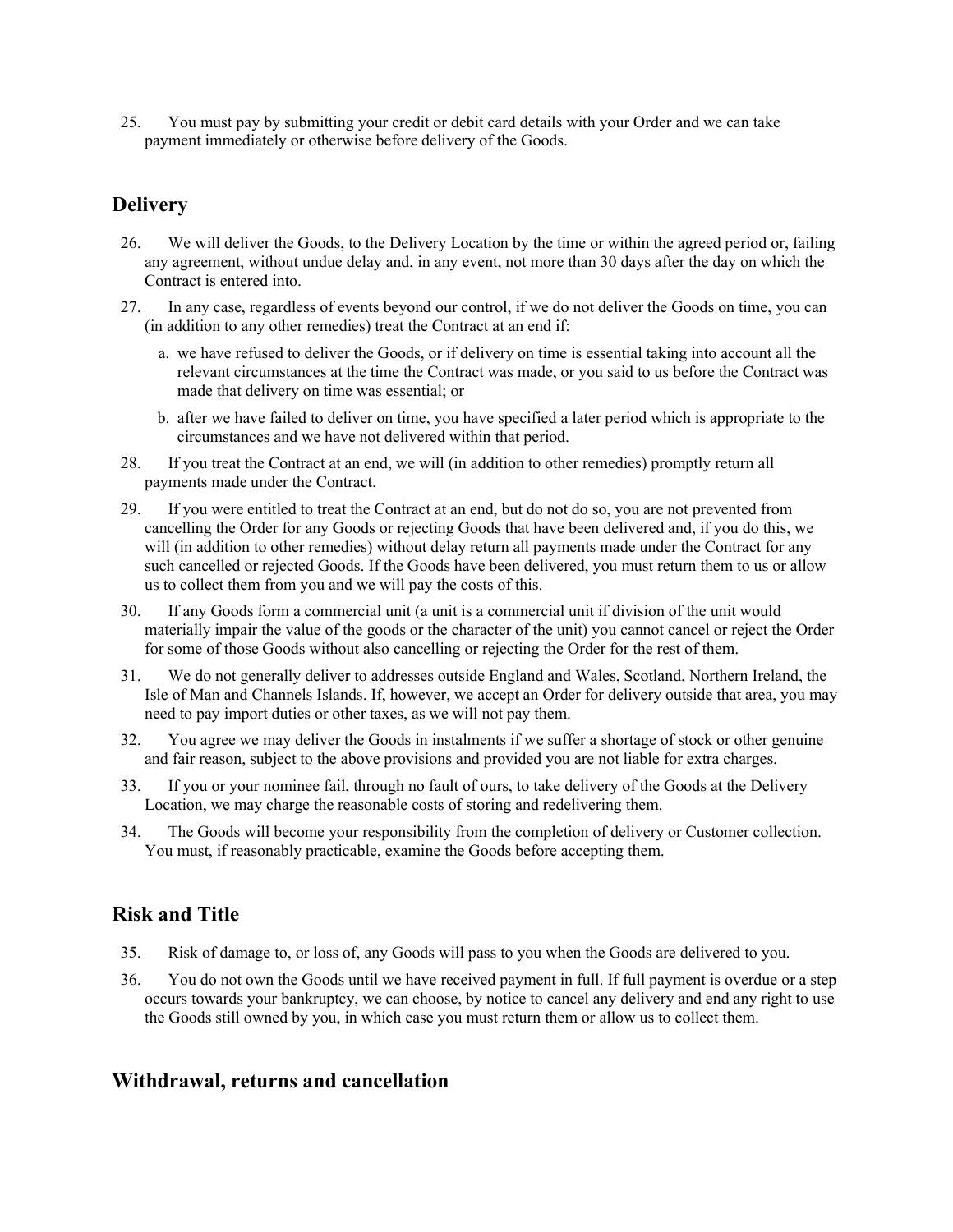- 37. You can withdraw the Order by telling us before the Contract is made, if you simply wish to change your mind and without giving us a reason, and without incurring any liability.
- 38. This is a distance contract (as defined below) which has the cancellation rights (Cancellation Rights) set out below. These Cancellation Rights, however, do not apply, to a contract for the following goods (with no others) in the following circumstances:
	- a. foodstuffs, beverages or other goods intended for current consumption in the household and which are supplied on frequent and regular rounds to your residence or workplace;
	- b. goods that are made to your specifications or are clearly personalised;
	- c. goods which are liable to deteriorate or expire rapidly.
- 39. Also, the Cancellation Rights for a Contract cease to be available in the following circumstances:
	- a. in the case of any sales contract, if the goods become mixed inseparably (according to their nature) with other items after delivery.

#### Right to cancel

- 40. Subject as stated in these Terms and Conditions, you can cancel this contract within 14 days without giving any reason.
- 41. The cancellation period will expire after 14 days from the day on which you acquire, or a third party, other than the carrier indicated by you, acquires physical possession of the last of the Goods. In a contract for the supply of goods over time (ie subscriptions), the right to cancel will be 14 days after the first delivery.
- 42. To exercise the right to cancel, you must inform us of your decision to cancel this Contract by a clear statement setting out your decision (eg a letter sent by post, fax or email). You can use the attached model cancellation form, but it is not obligatory. In any event, you must be able to show clear evidence of when the cancellation was made, so you may decide to use the model cancellation form.
- 43. You can also electronically fill in and submit the model cancellation form or any other clear statement of the Customer's decision to cancel the Contract on our website www.pvsevents.com. If you use this option, we will communicate to you an acknowledgement of receipt of such a cancellation in a Durable Medium (eg by email) without delay.
- 44. To meet the cancellation deadline, it is sufficient for you to send your communication concerning your exercise of the right to cancel before the cancellation period has expired.

### Effects of cancellation in the cancellation period

45. Except as set out below, if you cancel this Contract, we will reimburse to you all payments received from you, including the costs of delivery (except for the supplementary costs arising if you chose a type of delivery other than the least expensive type of standard delivery offered by us).

#### Deduction for Goods supplied

46. We may make a deduction from the reimbursement for loss in value of any Goods supplied, if the loss is the result of unnecessary handling by you (ie handling the Goods beyond what is necessary to establish the nature, characteristics and functioning of the Goods: eg it goes beyond the sort of handling that might be reasonably allowed in a shop). This is because you are liable for that loss and, if that deduction is not made, you must pay us the amount of that loss.

#### Timing of reimbursement

47. If we have not offered to collect the Goods, we will make the reimbursement without undue delay, and not later than: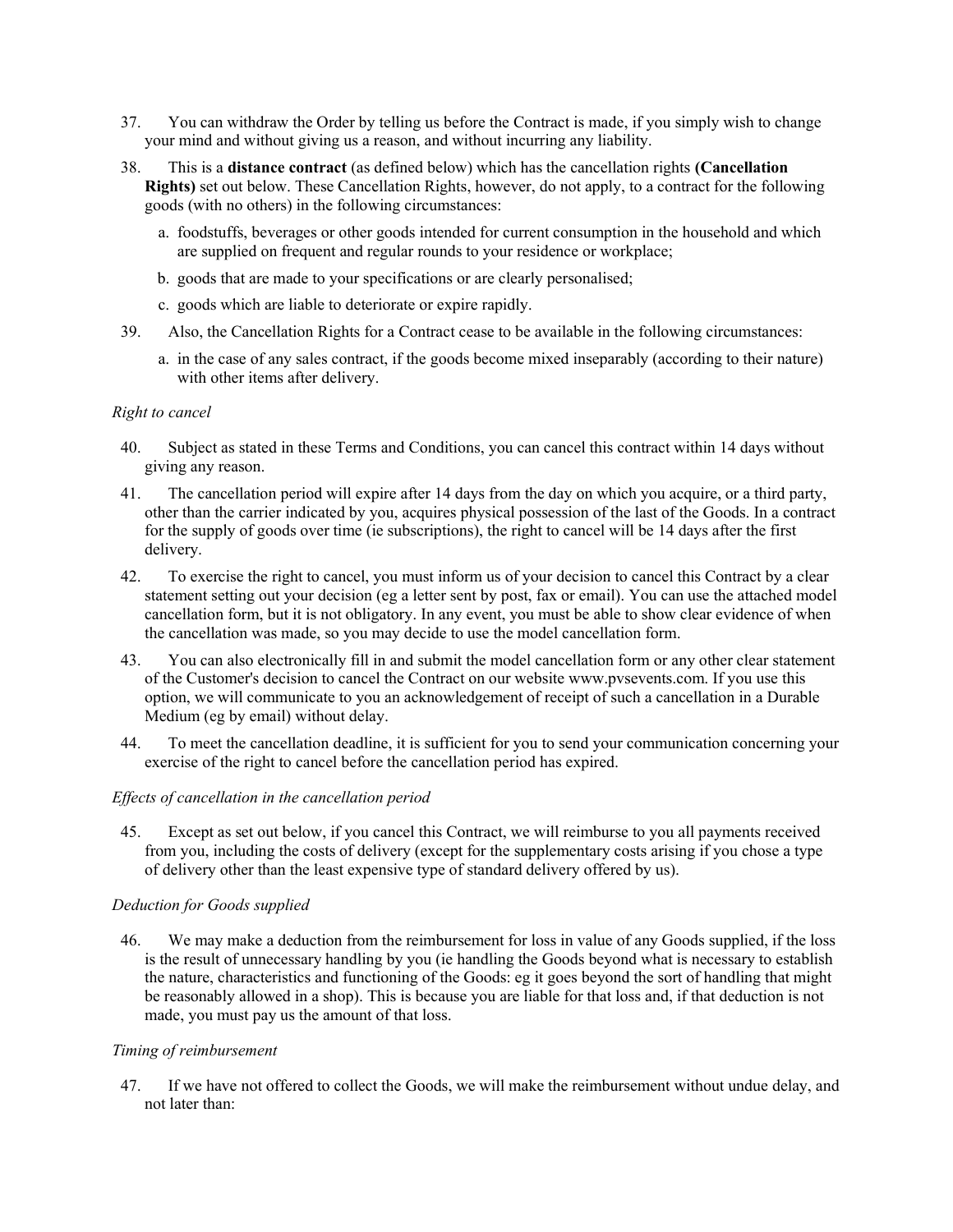- a. 14 days after the day we receive back from you any Goods supplied, or
- b. (if earlier) 14 days after the day you provide evidence that you have sent back the Goods.
- 48. If we have offered to collect the Goods or if no Goods were supplied, we will make the reimbursement without undue delay, and not later than 14 days after the day on which we are informed about your decision to cancel this Contract.
- 49. We will make the reimbursement using the same means of payment as you used for the initial transaction, unless you have expressly agreed otherwise; in any event, you will not incur any fees as a result of the reimbursement.

### Returning Goods

- 50. If you have received Goods in connection with the Contract which you have cancelled, you must send back the Goods or hand them over to us at 6 Essex Drive, Stoke on Trent, Stafforshire, ST8 6SF without delay and in any event not later than 14 days from the day on which you communicate to us your cancellation of this Contract. The deadline is met if you send back the Goods before the period of 14 days has expired. You agree that you will have to bear the cost of returning the Goods.
- 51. For the purposes of these Cancellation Rights, these words have the following meanings:
	- a. distance contract means a contract concluded between a trader and a consumer under an organised distance sales or service-provision scheme without the simultaneous physical presence of the trader and the consumer, with the exclusive use of one or more means of distance communication up to and including the time at which the contract is concluded;
	- b. sales contract means a contract under which a trader transfers or agrees to transfer the ownership of goods to a consumer and the consumer pays or agrees to pay the price, including any contract that has both goods and services as its object.

# Conformity

- 52. We have a legal duty to supply the Goods in conformity with the Contract, and will not have conformed if it does not meet the following obligation.
- 53. Upon delivery, the Goods will:
	- a. be of satisfactory quality;
	- b. be reasonably fit for any particular purpose for which you buy the Goods which, before the Contract is made, you made known to us (unless you do not actually rely, or it is unreasonable for you to rely, on our skill and judgment) and be fit for any purpose held out by us or set out in the Contract; and
	- c. conform to their description.
- 54. It is not a failure to conform if the failure has its origin in your materials.

### Successors and our sub-contractors

55. Either party can transfer the benefit of this Contract to someone else, and will remain liable to the other for its obligations under the Contract. The Supplier will be liable for the acts of any sub-contractors who it chooses to help perform its duties.

# Circumstances beyond the control of either party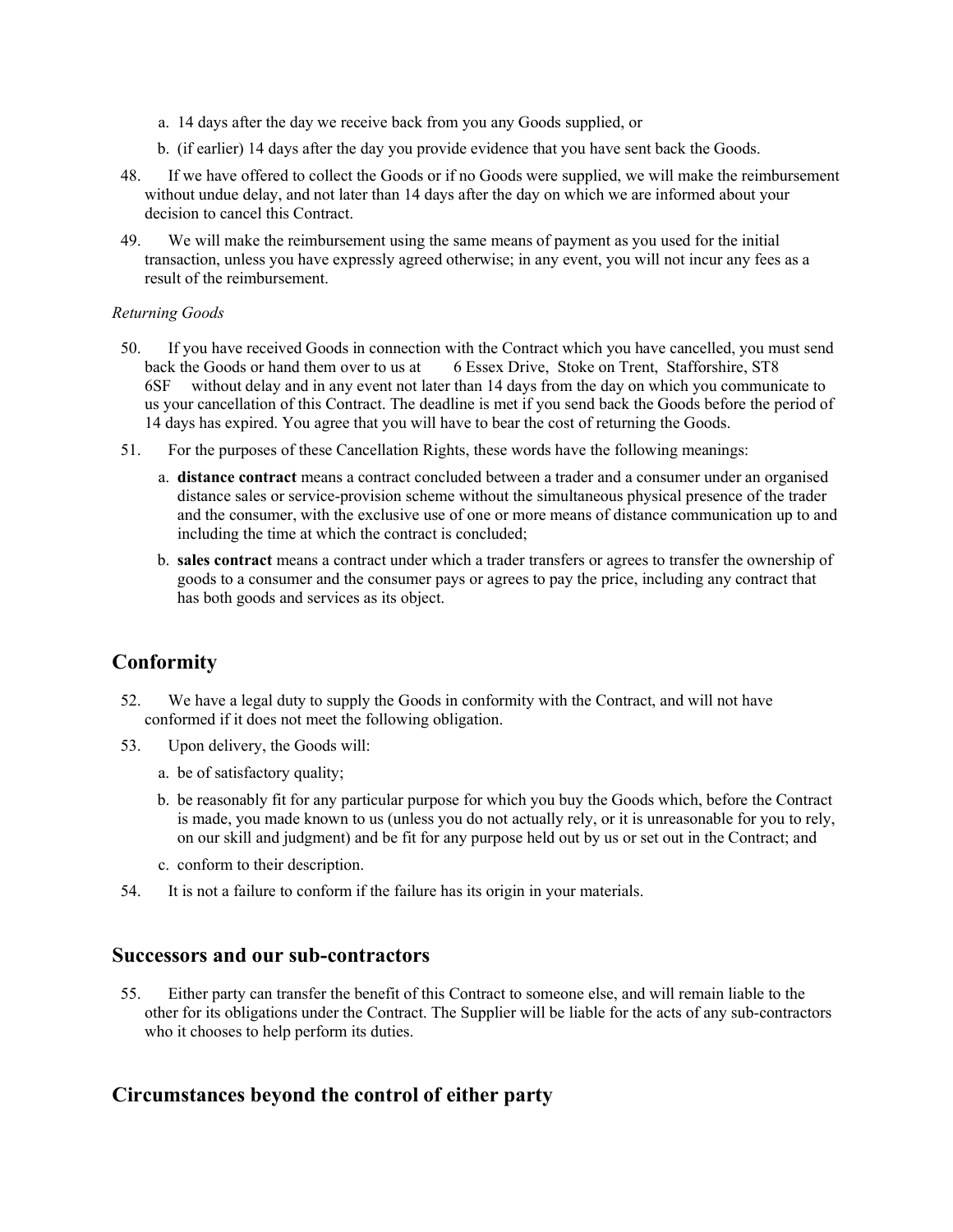- 56. In the event of any failure by a party because of something beyond its reasonable control:
	- a. the party will advise the other party as soon as reasonably practicable; and
	- b. the party's obligations will be suspended so far as is reasonable, provided that that party will act reasonably, and the party will not be liable for any failure which it could not reasonably avoid, but this will not affect the Customer's above rights relating to delivery and any right to cancel, below.

### Privacy

- 57. Your privacy is critical to us. We respect your privacy and comply with the General Data Protection Regulation with regard to your personal information.
- 58. These Terms and Conditions should be read alongside, and are in addition to our policies, including our privacy policy (https://www.pvsevents.com/privacy-policy) and cookies policy (https://www.pvsevents.com/privacy-policy).
- 59. For the purposes of these Terms and Conditions:
	- a. 'Data Protection Laws' means any applicable law relating to the processing of Personal Data, including, but not limited to the Directive 95/46/EC (Data Protection Directive) or the GDPR.
	- b. 'GDPR' means the General Data Protection Regulation (EU) 2016/679.
	- c. 'Data Controller', 'Personal Data' and 'Processing' shall have the same meaning as in the GDPR.
- 60. We are a Data Controller of the Personal Data we Process in providing Goods to you.
- 61. Where you supply Personal Data to us so we can provide Goods to you, and we Process that Personal Data in the course of providing the Goods to you, we will comply with our obligations imposed by the Data Protection Laws:
	- a. before or at the time of collecting Personal Data, we will identify the purposes for which information is being collected;
	- b. we will only Process Personal Data for the purposes identified;
	- c. we will respect your rights in relation to your Personal Data; and
	- d. we will implement technical and organisational measures to ensure your Personal Data is secure.
- 62. For any enquiries or complaints regarding data privacy, you can e-mail: info@pvsevents.com.

### Excluding liability

63. The Supplier does not exclude liability for: (i) any fraudulent act or omission; or (ii) for death or personal injury caused by negligence or breach of the Supplier's other legal obligations. Subject to this, the Supplier is not liable for (i) loss which was not reasonably foreseeable to both parties at the time when the Contract was made, or (ii) loss (eg loss of profit) to the Customer's business, trade, craft or profession which would not be suffered by a Consumer - because the Supplier believes the Customer is not buying the Goods wholly or mainly for its business, trade, craft or profession.

### Governing law, jurisdiction and complaints

64. The Contract (including any non-contractual matters) is governed by the law of England and Wales.